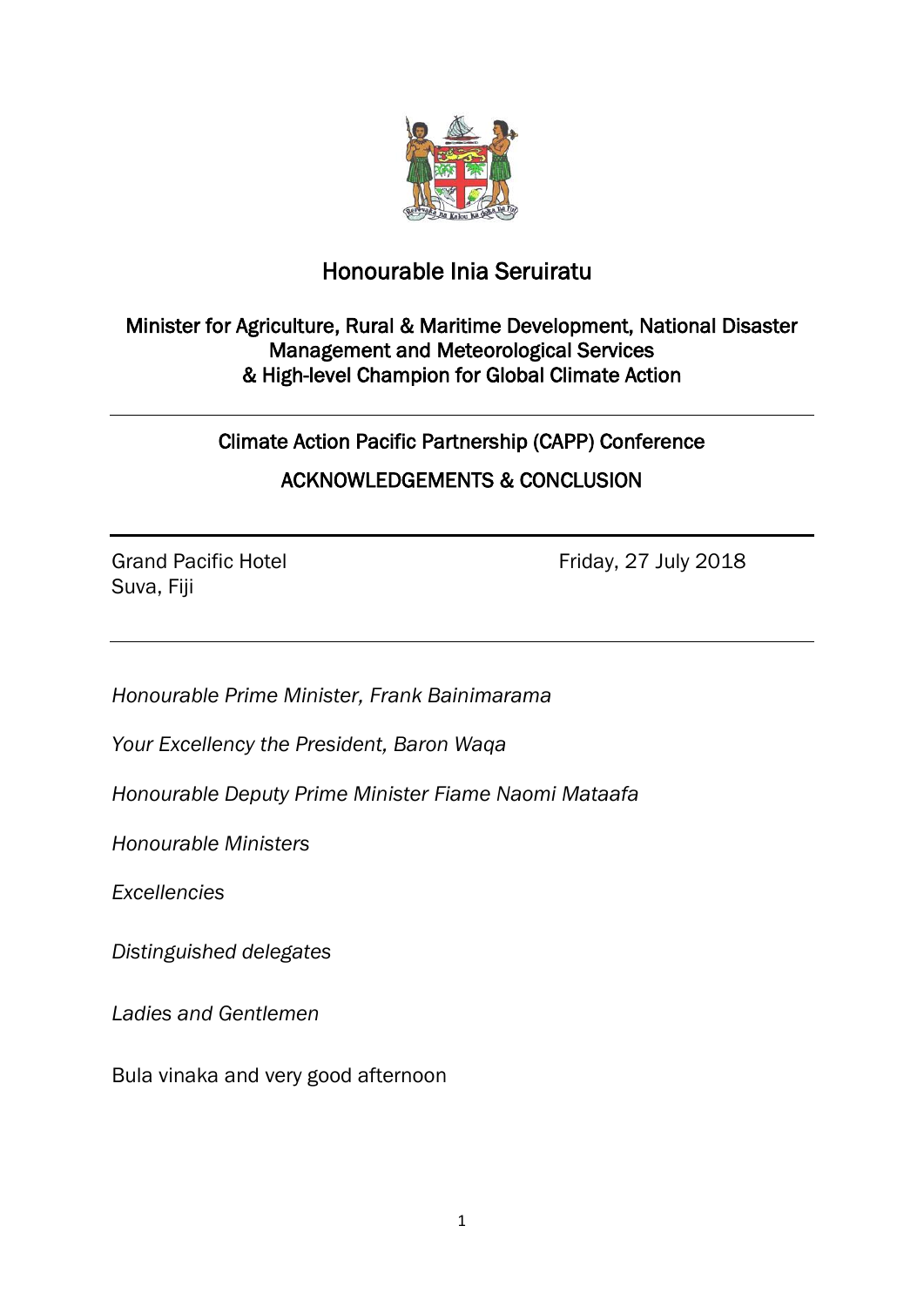Firstly, I would like to thank each and every one of you for your commitment and contributions in this conference that has made this gathering a success.

I would like to thank you for your commitment in taking part in what has been a very full and hectic 2 days. Thank you for attentively listening; generously contributing; constructively engaging; and for fostering comradeship.

I also thank you for creating and reinforcing the spirit of respect and openness throughout the conference. The spirit of talanoa.

While the last two days have been hectic, it has been very productive. We talked about innovative technologies and approaches that can benefit our local island communities and economies.

Presentations and discussions revealed an increasing number of progressive technologies and creative initiatives being implemented in our islands.

These exciting developments should be shared and appropriately replicated across the region. We need more South-South exchanges and collaboration in this regard.

However, more still needs to be done and I call on development partners, investors, donors and the private sector to step in, and to step up support to enable and capacitate our Pacific island communities to respond to the urgent call to accelerate climate action.

2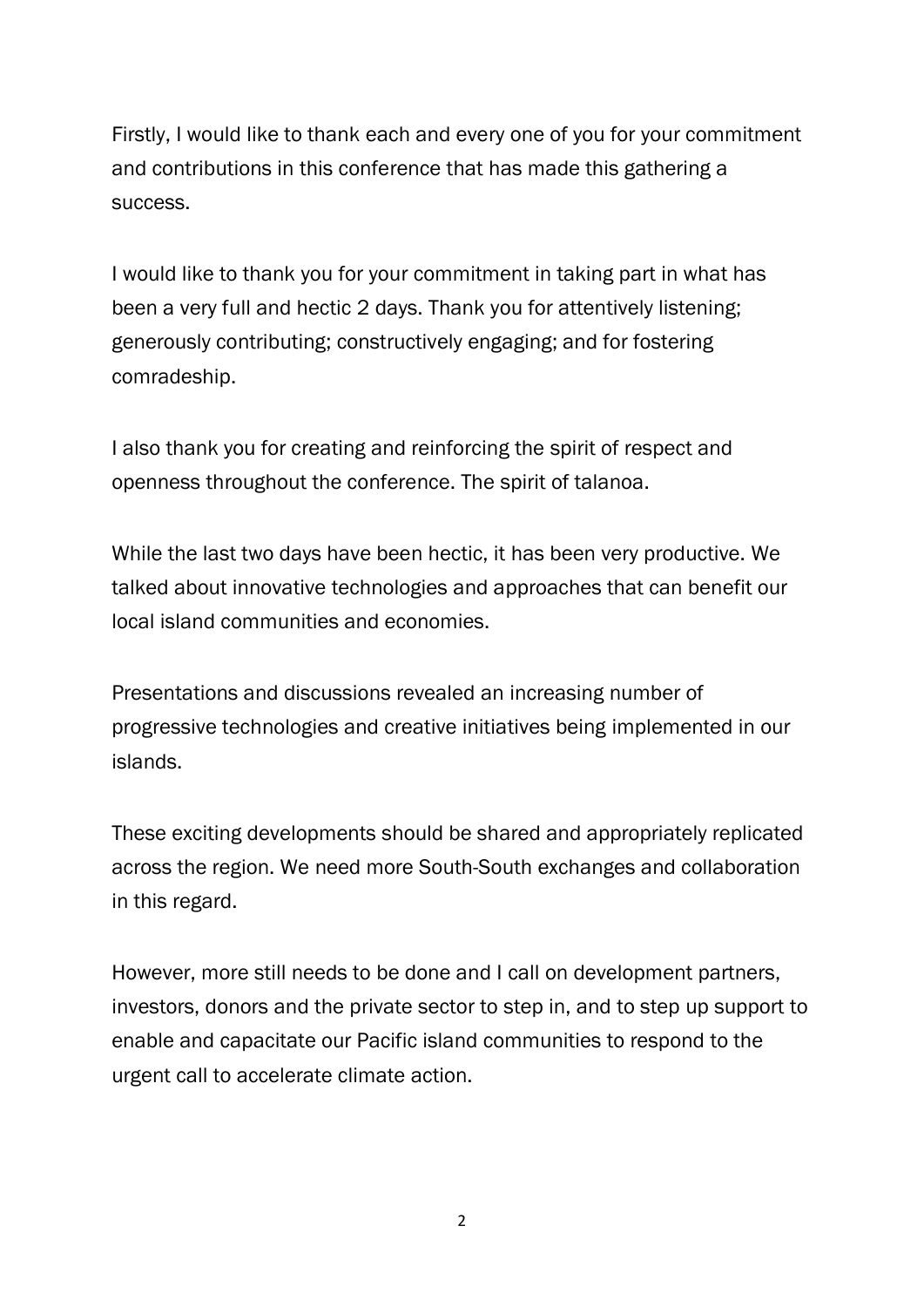We were reminded of the human face of climate change and the varying climate change impacts on our societies and social structures – emphasising the imperativeness of not leaving anyone behind.

Also discussed is the importance of setting up policy structures that will ensure a just transition and decent work. This is especially relevant for us in the Pacific where the employment and skilled work sector is still developing and with great potential to be engaged in climate associated employment.

Regional supporting structures and networks are also seen to serve as safety nets – Pacific island communities facing common concerns banding together across the vast Pacific Ocean to support each other and uniting to speak with a stronger and louder voice to the rest of the global community.

And underpinning all these is the fact that we need to vigorously pursue the goal of keeping global warming temperatures to within 1.5degrees Celsius.

We have been told that with more ambitious NDC targets, and the scaling up of financial and technological support and capacity building, we can achieve this target.

The call for stronger collaboration and partnership among Pacific Island countries came out clearly from all thematic talanoa discussions and in the panel discussions.

The Climate Action Pacific Partnership – CAPP serves as a very strong mechanism for forging and strengthening partnerships in the region given the strong representation of partners actively involved.